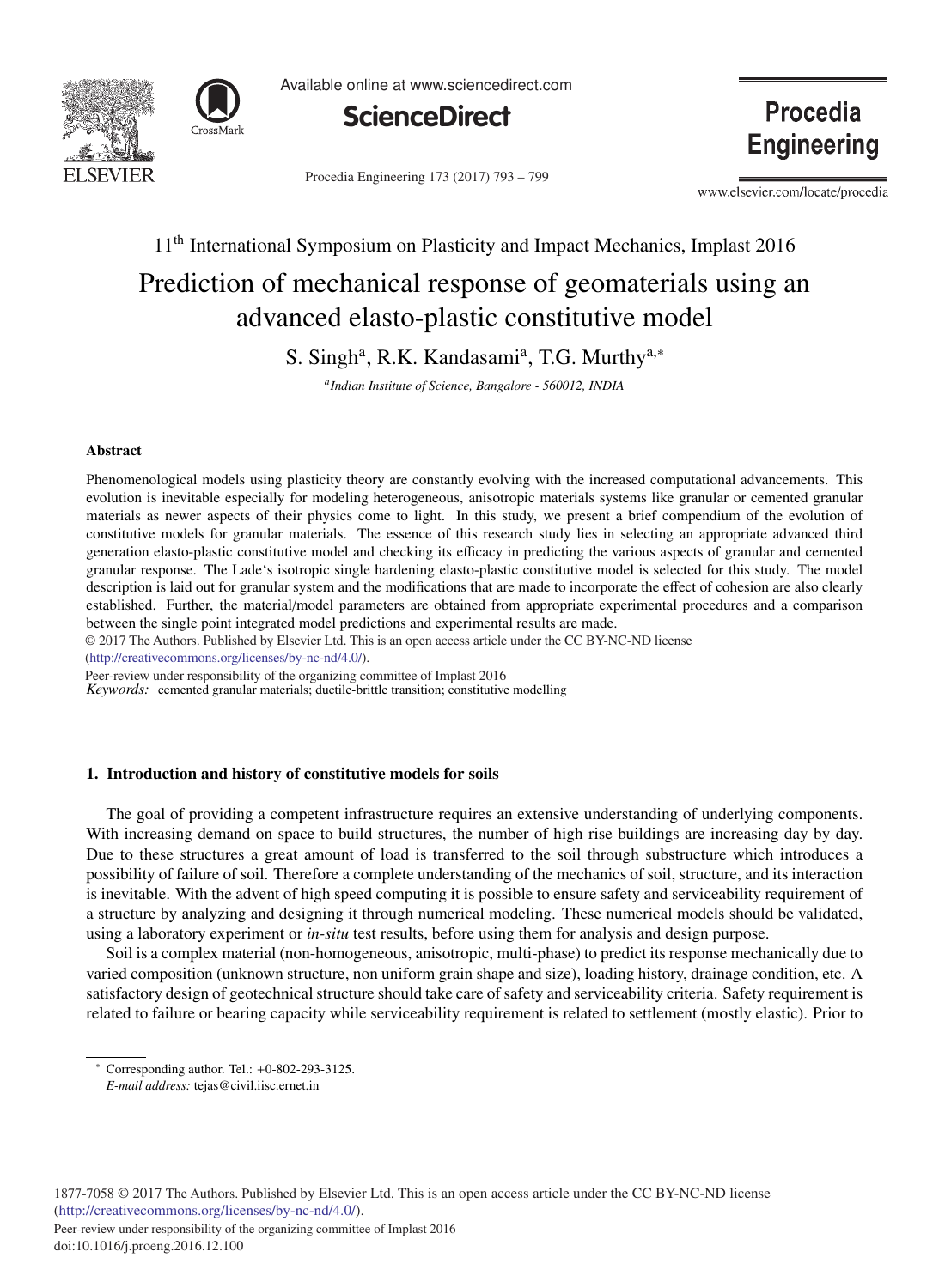advent of high speed computing tools, settlement and bearing capacity were obtained using analytical solutions using linear elasticity and limit equilibrium or limit analysis, respectively. Hooke's law, with material parameters - elastic modulus  $(E)$  and Poison's ratio  $(v)$ , was used to calculate settlement assuming soil as linear elastic and isotropic. Limit equilibrium methods assumed soil as perfectly plastic with failure identified with Mohr-Coulomb criteria. Such simplifying assumptions often fails to capture the important characteristics of the soil behavior. The next stage of advancement came through utilizing a non-linear elastic hyperbolic model [1–3] with two parameters. Even though such a non-linear model was able to capture the stress strain relations for specific loading paths in small strain domain, it was incapable of predicting the real soil behavior under general conditions (large strain, varied stress paths, drainage conditions, cyclic loading, etc). This hyperbolic model had no strong theoretical basis like linear elastic isotropic model. These two aspects of constitutive models (elastic and plastic) were clubbed into elastic perfectly plastic models with elastic stress-strain relation, failure criteria, associated flow rule. In elastic-perfectly plastic models, history effect as observed in compression was not taken into account. Therefore it failed to differentiate between loading, unloading and reloading response. With associated flow rule, model predicted excessive dilation during plastic shearing. Additionally, model predicted infinite elastic volumetric strain under isotropic compression since there was no cap along hydrostatic axis.

To overcome drawbacks of elastic-perfectly plastic models, [4] introduced a movable cap along with fixed yied cone, the movement of cap was due to the volumetric plastic strain hardening of the cap. These models were called cone-cap models which assumed associated flow rule for the yield cap. The models were capable of capturing volumetric  $(\epsilon_v^p)$  and deviatoric  $(\epsilon_q^p)$  plastic strains. Perhaps one of the important developments in soil constitutive models came in 1958 when [5] introduced a framework called "critical state soil mechanics". A modified cam clay model given by [6] based on these critical state concepts assuming an associated flow rule and isotropic hardening/ softening has become one of the most frequently used constitutive models in prediction and design. The important feature that distinguishes this model from other plasticity models is the dependency on history of the material which evolves as a function of accumulated plastic strains and is capable of simulating both consolidation and shearing of soils. These models were able to reproduce a number of facets of real soil behavior including stress-strain response, volumetric or pore pressure behaviour under drained and undrained conditions. However predictions of super-critical region, large deformations and cyclic response were not captured accurately. To refine this model further [7] introduced Hvorslev's failure surface in place of Cam clay surface in super-critical region. This generation models used associative plasticity which satisfies stability and uniqueness postulates but predicts excessive dilation.

The next generation of constitutive models were marked with the introduction of true triaxial and hollow cylinder experiments. These apparatus were equipped to provide a mapping of yield surface, failure surface along with plastic strain increments and its direction with stress increments. Results from these experiments enabled to introduce combined hardening of yield cap and cone with  $\epsilon_v^p$  and  $\epsilon_q^p$  [8–12] whereas previous generation models only considered hardening of yield cap with  $\epsilon_v^p$  along with a fixed yield cone [4,7]. These hardening concepts were extended from combined isotropic hardening to kinematic hardening. The models of this generation incorporates non-associated flow rule by introducing plastic potential function to avoid excessive dilatancy. The isotropic hardening models have the capability to predict the material response under the monotonic load history with irreversible plastic deformation.

The material response is elastic as predicted by previously discussed models with stress state lying within the current yield surface, which implies models inability to predict the response under radial loading or cyclic loading history for soils. Significant amount of plastic deformation can be observed in case of cyclic loading even under elastic limits (of monotonic stress history) which causes the evolution of center along with changes in the shape and size of the yield surface. Such a response can be modeled using anisotropic hardening i.e. mix hardening models. To incorporate this, in the recent past the ideas of bounding surface and multi-surface plasticity were introduced [13,14]. The yield surface of previous models is identified as bounding surface evolving with the internal variable according to isotropic hardening rules. These models allowed irreversible deformation inside the bounding surface to simulate the response of soils under cyclic loading. To do so, an inner yield surface was conceived inside bounding surface which evolves with the mix hardening rule. This inner yield surface demarcates the region of elastic and plastic deformations (of slightly lesser magnitude in comparison to plastic deformations due to bounding surface). To evaluate the model response a translation rule and interpolation rules are employed for yield surface and hardening variables, respectively. Further development in this field came with the introduction of bubble models [15]. In regular loading unloading experiments it can be observed that the point of unload does not match with the point of onset of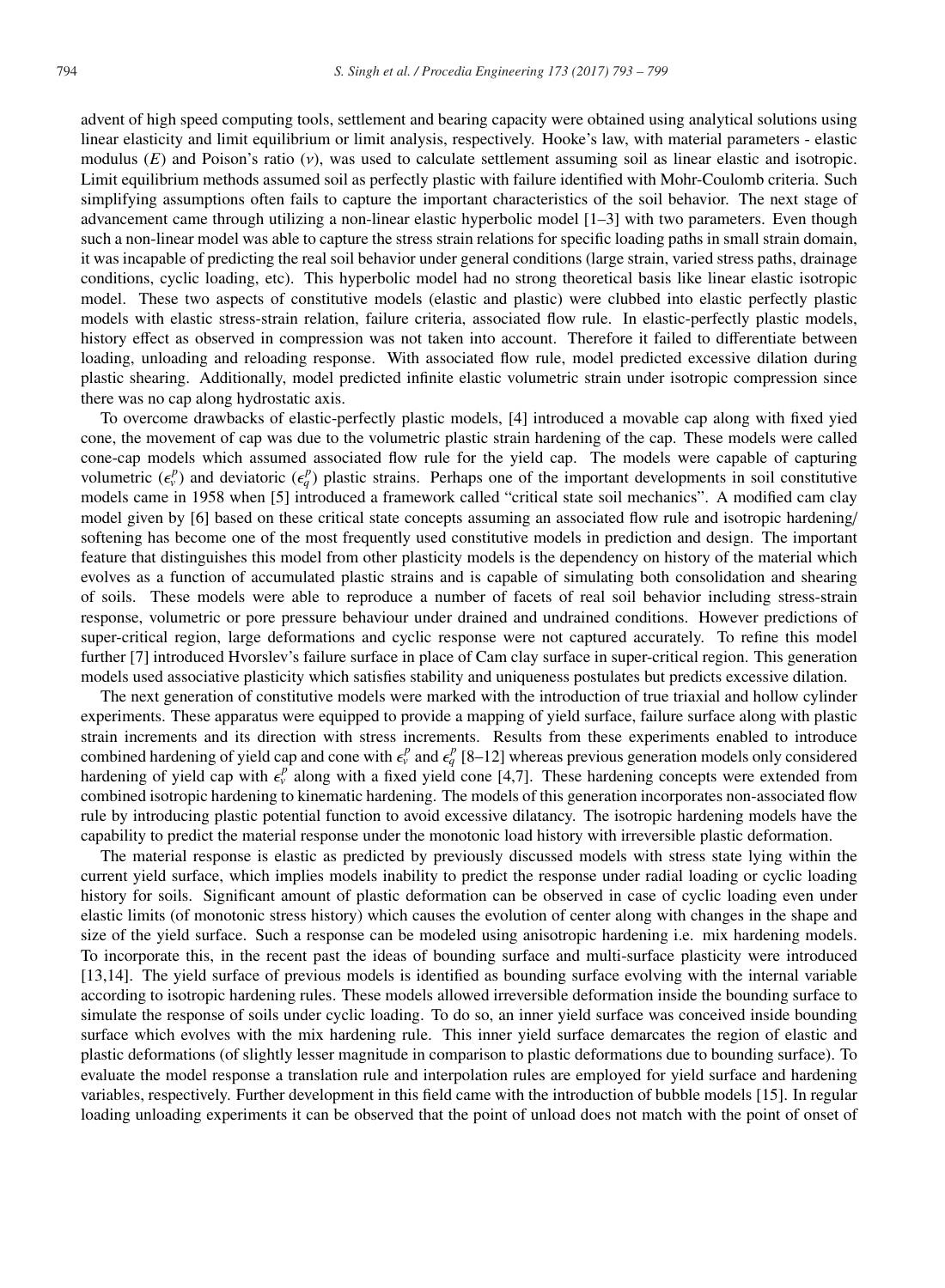plastic deformation during reloading. The bubble model tries to address this issue. To this end it has been realised that addressing one issue affects the other and complexity of the model also increases.

The above discussed models belong to elasto-plastic framework, in which, underlying components are obtained from curve fitting or phenomenological in nature. Several researchers have tried other frameworks such as rational continuum mechanics and thermodynamics, etc. The models from these belongs to hypo-plastic models [16,17], endochronic theory [18], multi-laminate [19], disturbed state model [20] and breakage mechanics models [21].

In this study we examine one of the advanced elasto-plastic constitutive models, Lade's model [12,22,23] to predict mechanical response of weakly cemented granular material. Model was established phenomenologically for the frictional granular materials (such as sand) and extended later to incorporate effect of cohesion or bond between the cohesionless grains. This model is equipped with failure criteria, yield criteria, non-associated flow rule and hardening/softening rule. Model has good prediction ability with purely frictional granular materials [22]. The model surfaces are translated in stress space to adapt bond strength between the grains. We provide a brief description of model components and model material used along with experiments performed to calibrate and validate the model. A detail discussion on the performance of model for predicting the response of cemented granular material is provided.

### 2. Lade's constitutive model

A single hardening elasto-plastic constitutive model given by [12,22,24,25] is utilized in this study. Components of the model are described below.

#### *2.1. Elastic stress-strain relation*

A non-linear elastic stress-strain relation is employed in this model. Structure of elastic stress strain relation is similar to linear elastic isotropic solid

$$
d\sigma = \mathbb{C}^e d\epsilon \tag{1}
$$

Where  $\mathbb{C}^e$  is fourth order elasticity tensor. The young modulus as derived by Lade and Nelson (1988) is given below

$$
E(I_1, J_2) = M P_a \left[ \left( \frac{I_1}{P_a} \right)^2 + 6 \frac{(1+\nu)}{(1-2\nu)} \frac{J_2}{P_a} \right]^4 \tag{2}
$$

Where  $I_1$  is the first invariant of stress tensor and  $J_2$  is the second invariant of deviatoric stress tensor.  $P_a$  is the atmospheric pressure and  $\nu$  is the Poisson's ratio. Parameters *M* and  $\lambda$  are elastic model parameters.

## *2.2. Failure criteria*

In this criteria, peak stress state is used as failure point which is also used to differentiate between hardening and softening. The locus of these points (failure criteria  $F(I_1, I_3) = 0$ ) is given below

$$
F(\sigma) = f_n(I_1, I_3) - \eta = \left(\frac{I_1^3}{I_3} - 27\right) \left(\frac{I_1}{P_a}\right)^m = 0
$$
\n(3)

Where  $I_3$  is the third invariant of stress tensor and  $m$ ,  $\eta$  are the failure parameters which controls geometry of the failure surface.

## *2.3. Flow rule*

Flow used in this model is non-associative with the plastic potential function given by

$$
g_p(I_1, I_2, I_3) = \left(\psi_1 \frac{I_1^3}{I_3} - \frac{I_1^2}{I_2} + \psi_2\right) \left(\frac{I_1}{P_a}\right)^{\mu} \tag{4}
$$

Where  $\psi_1$ ,  $\psi_2$ , and  $\mu$  are the plastic potential parameters.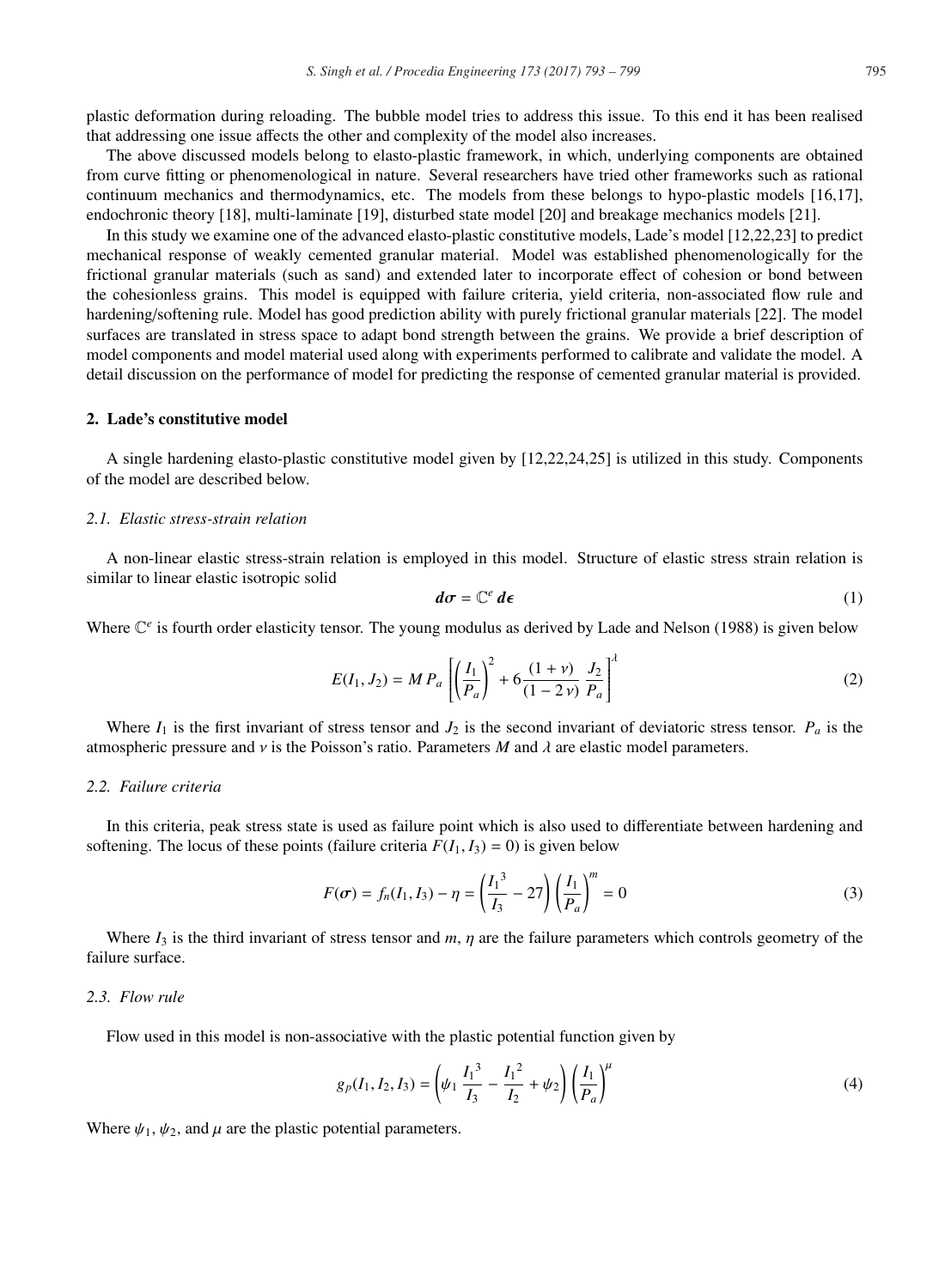#### *2.4. Yield criteria and work hardening*/*softening function*

Yield criteria is used to address hardening and softening with state variable as plastic work (*Wp*).

$$
f(\sigma, W_p) = f_1(\sigma) - f_2(W_p) = \left(\psi_1 \frac{I_1^3}{I_3} - \frac{I_1^2}{I_2}\right) \left(\frac{I_1}{P_a}\right)^h \exp(q) - f_2(W_p)
$$
 (5)

Where  $q = \frac{\alpha S}{1-(1-\alpha)S}$ ,  $q \in (0,1)$  and *S* is the stress level  $(S = \frac{f_n}{n})$  $\frac{\partial n}{\partial \eta}$ ). *h*,  $\alpha$  are the yield parameters. The function  $f_2(W_p)$  is defined as follows

$$
f_2(W_p) = \left(\frac{W_p}{DP_a}\right)^{\frac{1}{\rho}}
$$
 hardening regime (6)

$$
f_2(W_p) = A \exp\left(-B \frac{W_p}{P_a}\right) \qquad \text{softening regime} \tag{7}
$$

Where  $D = \frac{C}{(27\psi_1 + 3)^p}$ ,  $\rho = \frac{p}{h}$  $\frac{p}{h}$  and *C*, *p* are hardening parameters.

The model was originally coined for cohesionless soils which was modified later to accommodate cohesion between the grains. To allow the cohesion, original stress space is translated by bond strength ( $\sigma_t = a P_a$ ) along the hydrostatic axis since cohesion will act as extra confinement. This exercise is fairly common for models of elasto-plastic framework where cohesion between the grains is treated as extra confinement. Current study focuses on critically assessing the efficacy of such a treatment.

#### 3. Model material and experimental details

Natural soils are susceptible to additional cohesion due to moisture, silicates, carbonates and presence of organic matter. The cohesion imparted by these can change the mechanical behaviour of cohesionless soils significantly. Many a times to provide additional strength and stiffness, cohesion is artificially added to cohesionless grains. The effect of this cohesion is studied experimentally by choosing an appropriate model material whose characteristics are known a priori and a uniformity can be maintained among the experiments performed throughout the study. For the current study, a weakly cemented sand with angular sand and ordinary Portland cement (53 grade) is artificially reconstituted in the laboratory. Mean grain size of the angular sand (specific gravity  $= 2.65$ ) is 0.45 mm with optimum moisture content and maximum dry density of 18% and 1.6 g/cc, respectively. A hollow cylinder apparatus was employed to perform tests on specimen with 200 mm height, 20 mm thickness and 100 mm outer diameter. This apparatus is capable of performing test along different radial stress path unlike triaxial apparatus which can only perform triaxial compression and extension. In this study, isotropic compression test, unload-reload test, triaxial compression tests are performed to calibrate the Lade's constitutive model. Then model is validated using test performed at constant mean effective stress of 300 kPa and with varying intermediate principal stress ratio ( $b = \frac{\sigma_2 - \sigma_3}{\sigma_1 - \sigma_3}$ ). Table 1 presents the model parameter obtained by calibration exercise. An extensive description of extraction of material parameter is given in [22,24,25].

Table 1. Model parameters determined from triaxial compression test

| Elastic parameters |         |  | Failure parameters |   |                                 | Plastic potential |               |  | Hardening    |  | Yield  |       |
|--------------------|---------|--|--------------------|---|---------------------------------|-------------------|---------------|--|--------------|--|--------|-------|
|                    |         |  |                    | m |                                 |                   | $\mathcal{U}$ |  |              |  |        |       |
| 0.230              | 456.886 |  |                    |   | $0.265$ $1.125$ $0.105$ $27.92$ | 0.027             | -3.619 2.552  |  | 0.000352 1.6 |  | 1.0562 | 0.065 |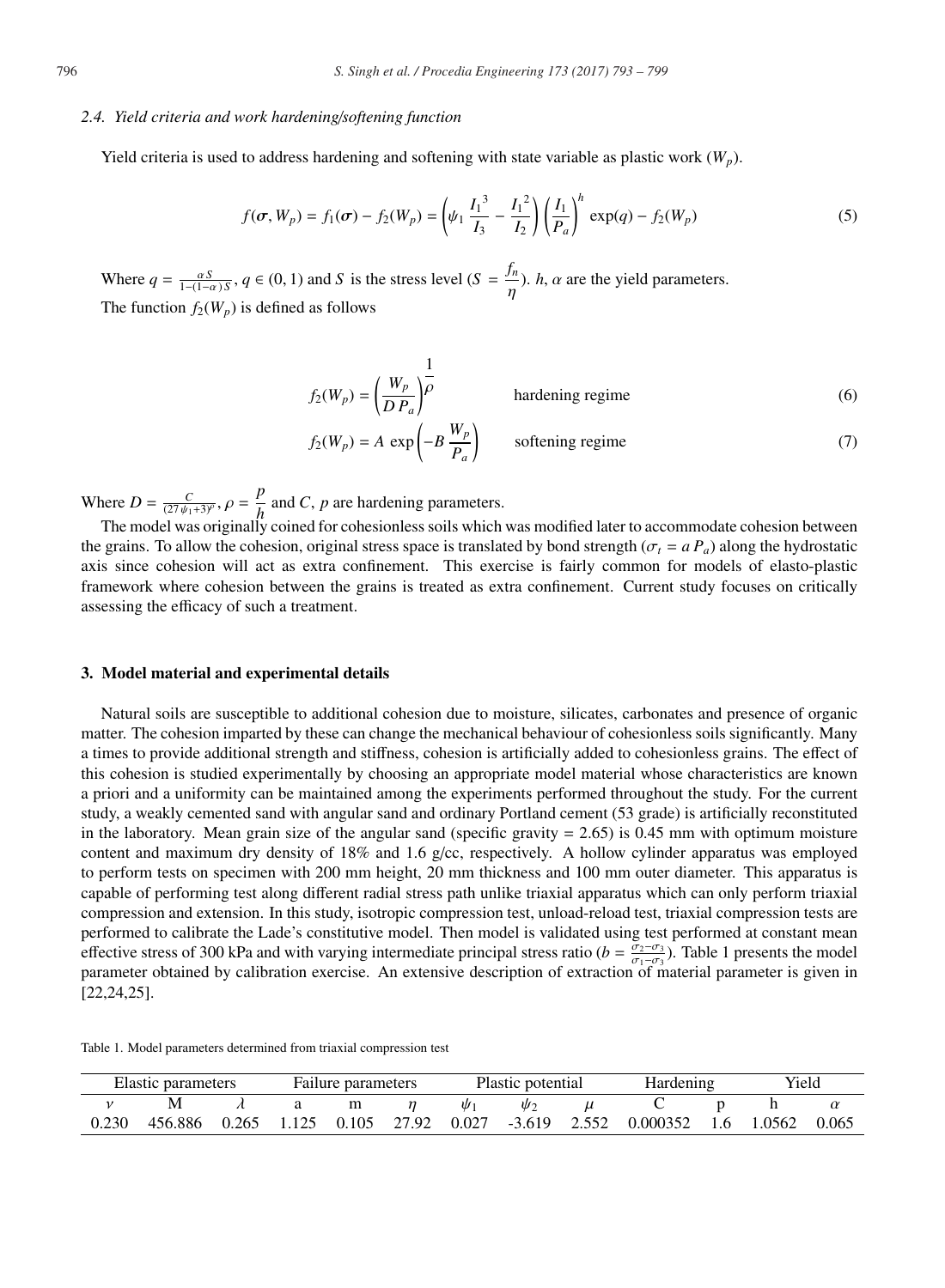

Fig. 1: a: Comparison of predicted and experimentally obtained response of stress strain behaviour at  $b = 0$  and mean effective stress  $(p')$  of 300 kPa b: Comparison of predicted and experimentally obtained response of volumetric behaviour at  $b = 0$  and mean effective stress  $(p')$  of 300 kPa



Fig. 2: a: Comparison of predicted and experimentally obtained response of stress strain behaviour at  $b = 0.2$  and mean effective stress  $(p')$  of 300 kPa b: Comparison of predicted and experimentally obtained response of volumetric behaviour at  $b = 0.2$  and mean effective stress (p') of 300 kPa

## 4. Result and discussion

Current study focuses on constitutive modeling of weakly cemented granular materials and its prediction ability. In the calibration exercise, we have utilised experiments on the triaxial plane ( $\sigma_2 = \sigma_3$ ) for extraction of model parameters. Validation of the model is performed by comparison of experimentally obtained results on octahedral plane with predicted response. The results from this comparison exercise indicates the accuracy of failure surface,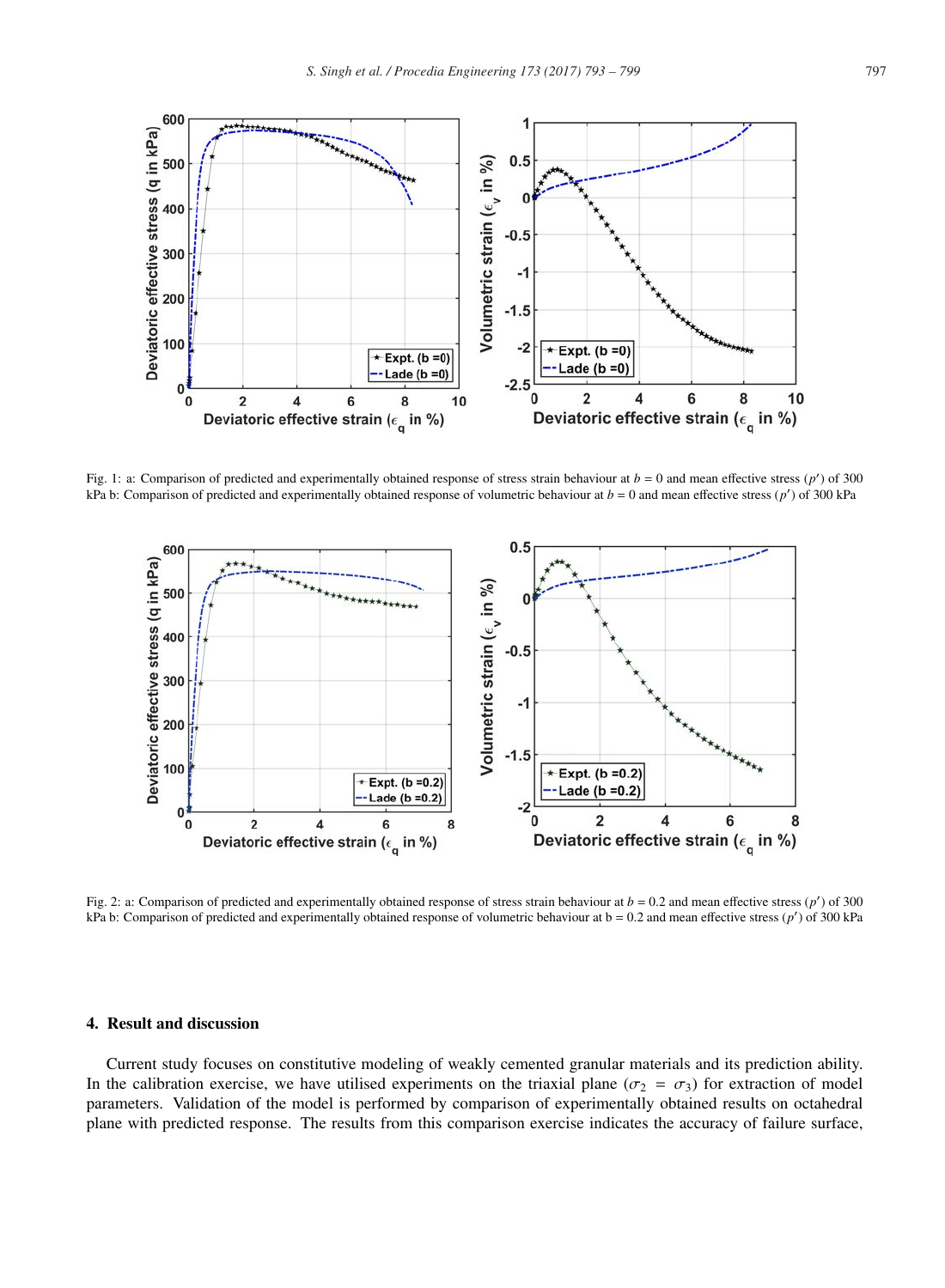plastic potential function, yield surface and its evolution in stress space. Results are plotted between deviatoric effective strain ( $\epsilon_q$  *in* %) vs deviatoric effective stress (*q in kPa*), deviatoric effective strain vs volumetric strain ( $\epsilon_y$  *in* %) as shown in fig 1, fig 2 and fig 3 for b values  $0.0$ ,  $0.2$  and  $0.4$ .



Fig. 3: a: Comparison of predicted and experimentally obtained response of stress strain behaviour at  $b = 0.4$  and mean effective stress (p') of 300 kPa b: Comparison of predicted and experimentally obtained response of volumetric behaviour at  $b = 0.4$  and mean effective stress (p') of 300 kPa

Parameter *b* or intermediate principal stress ratio takes values from 0 to 1 where 0 reflects compression test and 1 is for tension test. Figure 1a shows that the stress strain behaviour is predictd quite well but as we move from compression to tension regime the degree of mismatch increases particularly during softening (fig 2a, fig 3a). Prediction of volumetric response is poor since the predicted response shows only contraction whereas material shows dilation after contraction (fig 1b, fig 2b, fig 3b). And other contradiction between predicted and experimentally obtained response arises from observing that with increasing b material shows more contractive behaviour but the predicted response becomes more dilative.

This exercise implies that failure criteria is fairly accurate whereas softening rule and plastic potential function do not stand correct for cemented granular materials. Other cause of mismatch can be the sensitivity of model material parameters to the extraction process and choice of experiments. In a good constitutive model, material parameters should be independent of choice of experiments to calibrate the model.

## 5. Conclusion

Constitutive models are essential components for analysis and design of a structure subjected to body forces, Neumann and Dirichlet boundary condition. Due to complexity of accurate physical and mechanical characterization of granular materials in geomechanics, constitutive models are keep on evolving to give better prediction. This study presents a brief description on evolution of soil models from elastic-perfectly plastic to multisurface plasticity or bubble models. An advance third genration constitutive model (Lade's model) with 13 material parameters is chosen for calibration and validation exercises for cemented granular materials. Model was originally devised for granular materials without cohesion which has been extended to cemented granular materials by accounting cohesion or bond strength as additional confinement and translating the stress space along hydrostatic axis. This study comprises of several triaxial compression tests and constant mean effective stress tests. Model is calibrated using data obtained from triaxial compression tests, isotropic compression test and unload reload tests. Then stress-strain behaviour and volumetric response, as obtained from prediction exercise, is validated using experimental results for constant mean effective test result with b values of 0.0, 0.2, 0.4. From the validation exercise, we conclude that predicted